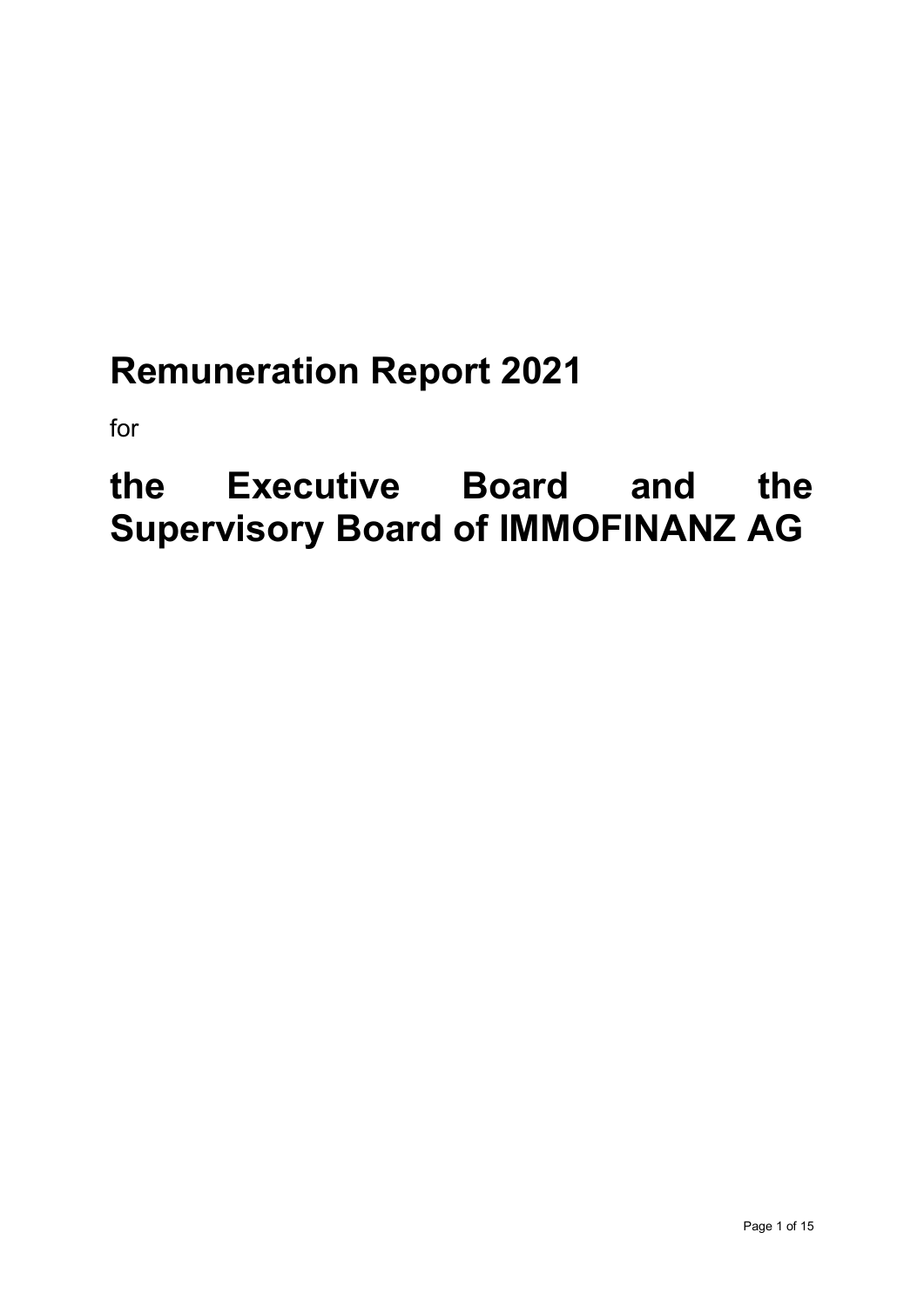## **I. Executive Board remuneration in the 2021 financial year**

IMMOFINANZ successfully implemented its value-creating growth strategy in the 2021 financial year, although markets continued to be affected by the Covid-19 pandemic. The results of operations have been increased by 45.9% to EUR 210.1 million. In the process, the company achieved increases in the result of asset management, significant improvements in results of property sales and property developments, and savings. The pandemic-related property devaluations of the previous year were partially recovered. Thus, the revaluation result from standing investments totaled EUR 85.9 million, compared to EUR -156.6 million in the same period of the previous year. The financial result improved to EUR 90.4 million as a result of higher net profit from investments. Overall, IMMOFINANZ generated a consolidated net profit of EUR 345.8 million (2020: EUR -165.9 million). That represents diluted earnings per share of EUR 2.6 (2020: EUR -1.5).

The result of asset management rose by 2.2% to EUR 211.0 million (2020: EUR 206.4 million). This increase was supported primarily by savings in real estate expenses, which fell by 14.5% to EUR -61.4 million (2020: EUR -71.8 million). Although this was still above the pre-crisis level due to the pandemic, the write-off of receivables from asset management included in this figure, which IMMOFINANZ used to support its tenants during the closure periods, were significantly reduced compared to the previous year and amounted to EUR -11.9 million (2020: EUR -29.2 million). At EUR 284.7 million (2020: EUR 289.5 million), the rental income nearly matched the previous year, whereby the slight difference is chiefly attributable to property sales in the office business.

At EUR 120.1 million, FFO 1 before taxes, which does not include valuation effects, was slightly below the previous year's figure of EUR 126.1 million. This is mainly attributable to higher financing costs due to an increased financing volume as well as a lower dividend payment from the investment in S IMMO. FFO 1 per share equaled EUR 0.97 compared with EUR 1.13 in the previous year, taking into account an increase in the number of shares.

The EPRA asset value (NTA) per share rose by 4.9% to EUR 29.2 over the course of the year (December 31, 2020: EUR 27.8). This increase is primarily attributable to the improvement in net profit. The IMMOFINANZ share started the 2021 financial year at EUR 16.97 and increased by 32.8% to EUR 22.54 at the end of December. This corresponds to a reduced discount to the EPRA NTA as of December 31, 2021 of 22.8% (December 31, 2020: 39.0%). In addition, a dividend of EUR 0.75 per share for the 2020 financial year was distributed to shareholders in financial year 2021. This yields a total shareholder return of 37.2% for the financial year 2021.

The remuneration policy for the Executive Board of IMMOFINANZ was approved by the Annual General Meeting on October 1, 2020, with 75.62% of votes of the share capital present. The remuneration policy is available on the IMMOFINANZ Website at [IMMOFINANZ](https://immofinanz.com/en/investor-relations/corporate-governance#remuneration-policy-report) | Corporate Governance [| Remuneration Policy and Remuneration Report.](https://immofinanz.com/en/investor-relations/corporate-governance#remuneration-policy-report)

Page 2 of 15 The Supervisory Board took the voting results of the 2020 Annual General Meeting as an opportunity to deal with criticism expressed. As part of a corporate governance roadshow in September 2021, the Personnel and Nominating Committee also discussed strategic and governance topics, including the Executive Board's remuneration policy, with investors and representatives of proxy advisers. With its remuneration policy, IMMOFINANZ has taken the first step towards further developing the remuneration. In particular, through the introduction of a multi-year, share price-based remuneration component and a share ownership guideline,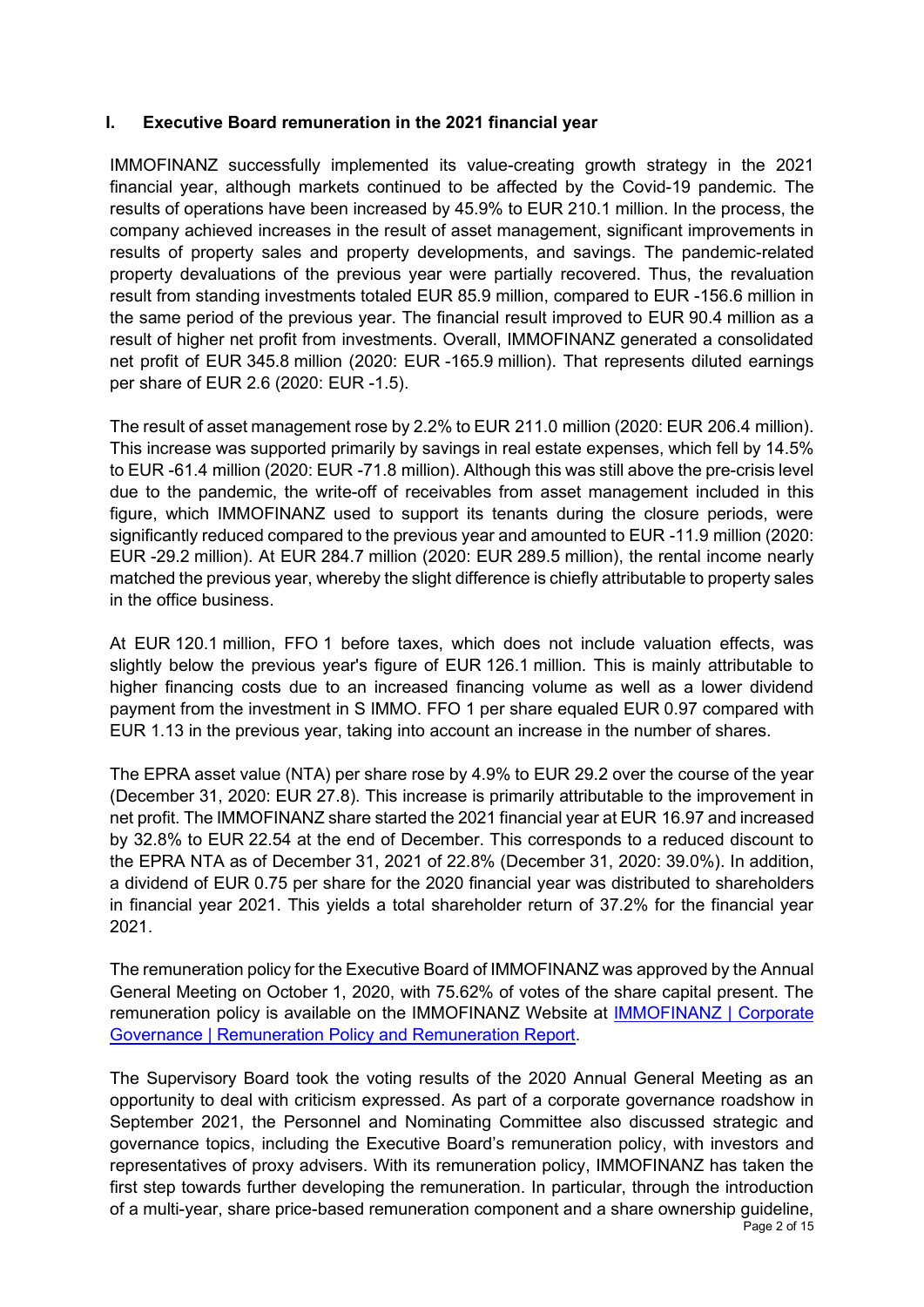the interests of the shareholders and the Executive Board will be aligned more closely. The feedback from our shareholders regarding the remuneration policy focused in particular on the possibility of granting a special bonus. A special bonus can only be granted for extraordinary and one-time performance which, due to their extraordinary nature, cannot be reflected in the variable remuneration. The decision to grant a special bonus is up to the Personnel and Nominating Committee, which understands investors' concerns about such discretion. The possibility of granting a special bonus has been formalized by the remuneration policy, in particular with regard to the requirements. Exceptional performance may be, for example, an M&A transaction or implementation of a major project with significant volume and strategic importance. Performances that can be duly expected in the context of the duties of an Executive Board are not considered as exceptional circumstances in this sense. In case a special bonus is granted, it will be explained in detail in the remuneration report and presented to the shareholders for vote in the subsequent vote on the remuneration report.

The main features of the remuneration policy can be summarized as follows:

|                                     |                                                                                                                                                                                                                                                                                                                                   | <b>Application in</b> |
|-------------------------------------|-----------------------------------------------------------------------------------------------------------------------------------------------------------------------------------------------------------------------------------------------------------------------------------------------------------------------------------|-----------------------|
|                                     | Fixed remuneration (around 64% of target remuneration)                                                                                                                                                                                                                                                                            | the 2021              |
|                                     |                                                                                                                                                                                                                                                                                                                                   | financial year        |
|                                     | Aligned to the scope of activities and responsibilities of the                                                                                                                                                                                                                                                                    |                       |
| <b>Base salary</b>                  | respective Executive Board member                                                                                                                                                                                                                                                                                                 |                       |
|                                     | Payment in fourteen equal installments                                                                                                                                                                                                                                                                                            |                       |
| <b>Additional benefits</b>          | Defined-contribution pension fund (APK Pensionskasse AG)<br>Accident insurance<br>D&O insurance<br>Legal protection insurance<br>Additional fringe benefits (e.g. company car)                                                                                                                                                    |                       |
| (around 18% of target remuneration) | One year variable remuneration - short-term incentive (STI)                                                                                                                                                                                                                                                                       |                       |
| Cap                                 | Maximum payment amount capped at 130% of the contractually<br>defined target amount                                                                                                                                                                                                                                               |                       |
| <b>Target achievement</b>           | Possible achievement of the performance targets ranges from 0%                                                                                                                                                                                                                                                                    |                       |
| corridor                            | (minimum value) and 130% (maximum value)                                                                                                                                                                                                                                                                                          |                       |
| <b>Performance targets</b>          | 1. Financial targets (equally weighted)<br>Results of asset management (40%)<br>Funds from operations 1 (before tax and excl. S IMMO<br>dividend) (40%)<br>Individual and stakeholder targets (20%)<br>2.<br>Individual performance<br>Stakeholder concerns (including ESG targets)<br>Major projects<br>$\overline{\phantom{a}}$ |                       |
| <b>Payment date</b>                 | Monthly advance payment of 1/12 of the target amount until 75% of<br>the target amount is reached. The final determination will be<br>completed with the next possible salary payment after approval of<br>the annual financial statements for the financial year                                                                 |                       |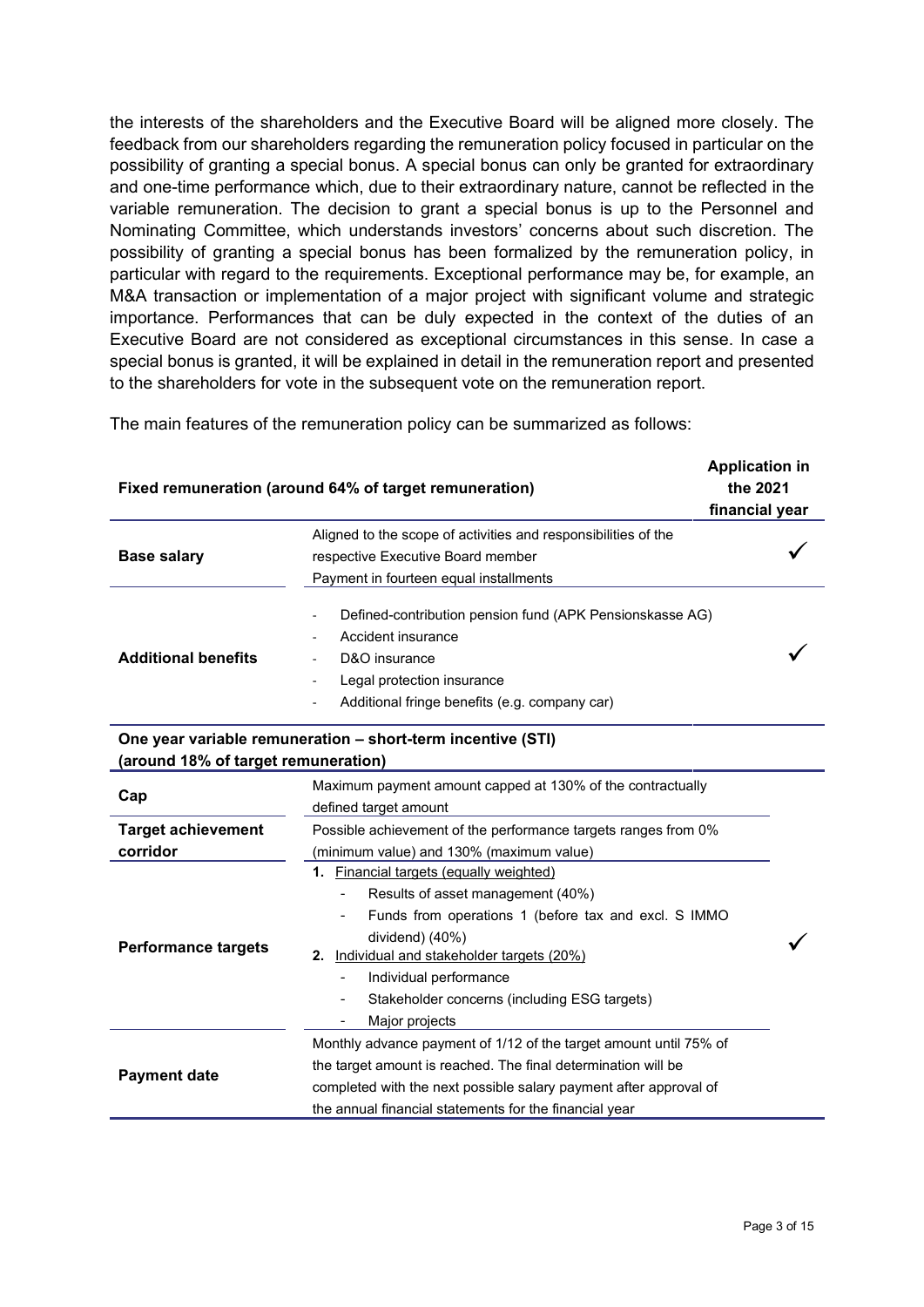**Multi-year variable remuneration – long-term incentive (LTI) (around 18% of target remuneration)**

| <b>Plan type</b>                                                | Performance cash plan                                                                                                                                                                                        |   |
|-----------------------------------------------------------------|--------------------------------------------------------------------------------------------------------------------------------------------------------------------------------------------------------------|---|
| <b>Performance period</b>                                       | Four years                                                                                                                                                                                                   |   |
| Cap                                                             | Maximum payment amount capped at 250% of the contractually<br>defined target amount                                                                                                                          |   |
| <b>Target achievement</b><br>corridor                           | Possible achievement of the performance targets ranges from 0%<br>(minimum value) and 250% (maximum value)                                                                                                   |   |
| <b>Performance targets</b>                                      | 1. Relative total shareholder return (50%)<br>Difference between the discount of share price to EPRA net<br>2.<br>asset value (NAV) per share compared to the comparison<br>group in percentage points (50%) |   |
| <b>Payment date</b>                                             | In the first financial year following the end of the relevant<br>performance period with the next possible salary payment after<br>approval the annual financial statements                                  |   |
|                                                                 | Special bonus (maximum 250% of target remuneration)                                                                                                                                                          |   |
| Occasion-related<br>decision of the<br><b>Supervisory Board</b> | Extraordinary performance, e.g., in connection with M&A<br>transactions and implementation of major projects with significant<br>volumes of strategic importance                                             | x |
| <b>Miscellaneous</b>                                            |                                                                                                                                                                                                              |   |
| Share ownership<br>guidelines                                   | Investment in IMMOFINANZ AG shares amounting to 30% of gross<br>base salary                                                                                                                                  |   |
| <b>Malus and clawback</b><br>regulations                        | Option to withhold and reclaim variable remuneration contractually<br>implemented                                                                                                                            | x |

This remuneration report reflects the application of the Executive Board's remuneration policy for the 2021 financial year and will be submitted to the 2022 Annual General Meeting for approval.

The following shows how the individual remuneration components were applied in the 2021 financial year.

### **Details on the one-year variable remuneration (STI) awarded in the 2021 financial year**

The one-year variable remuneration (short-term incentive, STI) particularly incentivizes the sustainable growth strategy of IMMOFINANZ as well as increased profitability as measured by two central financial targets. In addition, individual and stakeholder targets are taken into account in order to include, among others, the areas of environment, social, and governance (ESG targets) in remuneration. The target achievement is determined at the end of the respective financial year on the basis of criteria and target achievement curves defined in advance by the Personnel and Nominating Committee. The STI payment amount is capped at 130% of the target amount (cap).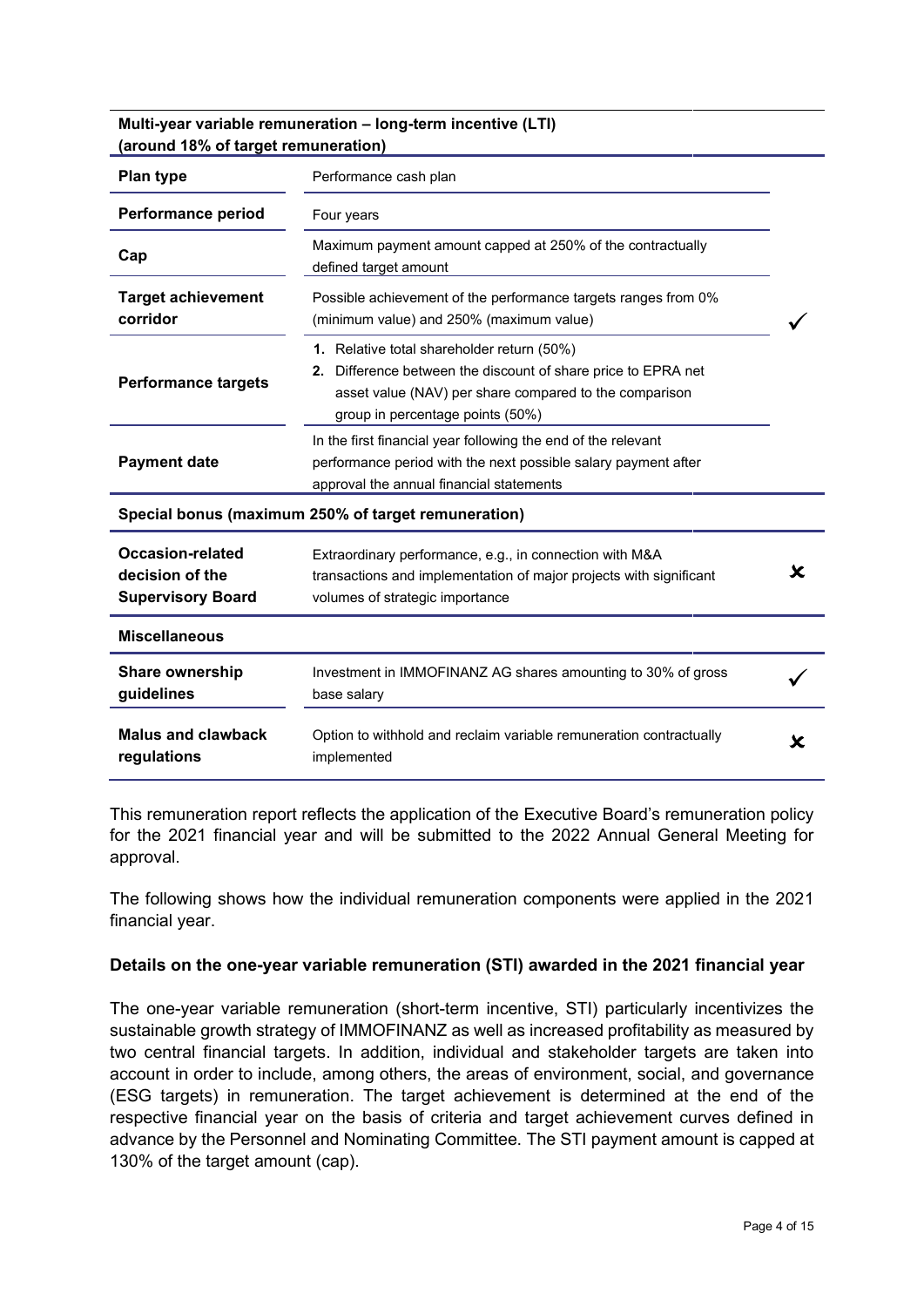

## **Determination of the payment amount**

The payment amount of the STI is calculated by multiplying the annual target amount by the respective weighted target achievement of the performance targets. The STI is based on two key financial performance indicators of IMMOFINANZ, which are of high strategic relevance as core management indicators – results of asset management and funds from operations 1 (FFO 1). Both performance targets are included with a weighting of 40% each in the calculation of the STI payment amount. The possible target achievement of the two financial results is between 0% and 130% in each case. To measure target achievement, the actual value according to the relevant approved consolidated financial statements of IMMOFINANZ is compared with the agreed target value for the respective financial year.

The following target achievement curve is used as a basis for determining the target achievement of the financial performance targets:



Target achievement curve of financial performance targets in the STI:

The agreed target values as well as the actual results and the resulting target achievements can be found in the following table:

| <b>Performance target</b>                                                  | <b>Target value</b> | <b>Actual value</b> | <b>Target achievement</b> |
|----------------------------------------------------------------------------|---------------------|---------------------|---------------------------|
| Results of asset<br>management                                             | EUR 211.1 million   | EUR 211.0 million   | 100%                      |
| Funds from operations 1<br>(before taxes and and excl.<br>S IMMO dividend) | EUR 108.6 million   | EUR 110.4 million   | 102%                      |

In addition to the two financial performance targets, the STI also includes an individual component in order to take into account the individual performance of Executive Board members, important IMMOFINANZ projects as well as stakeholder concerns and ESG targets. The individual component is included in the calculation of the STI payment amount with a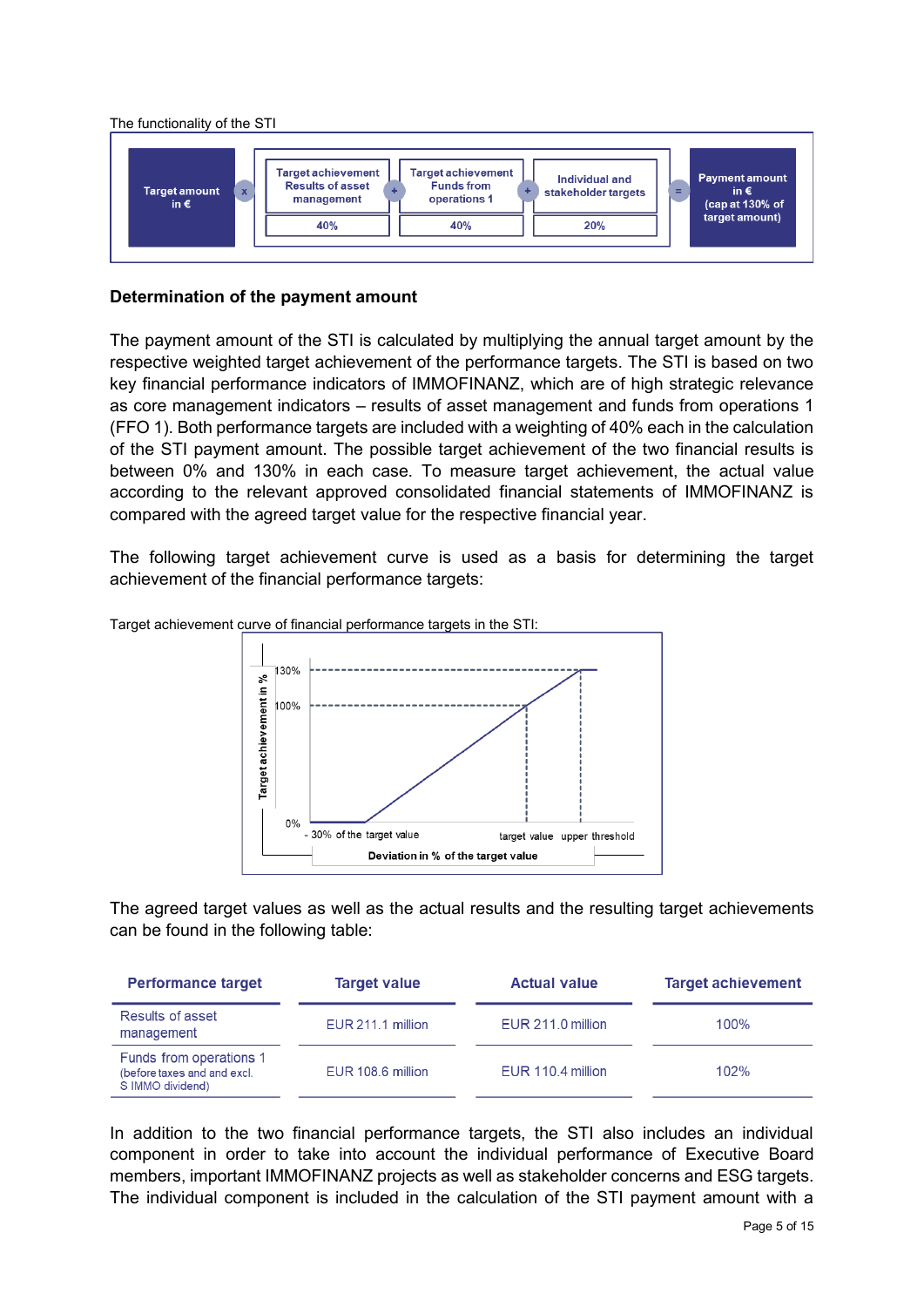weighting of 20%. The achievement of individual and stakeholder targets is also capped at 130% of the target value.

In continuation of the individual and stakeholder targets agreed for the 2020 financial year, further important steps in the area of sustainability and the fight against climate change as well as further progress regarding digitalization measures and the simplification of the Group structure were taken into account in the 2021 financial year. These include the development of an ambitious Net Zero Emission Strategy to become emission-free in all business areas by 2040 and the expansion of the real estate offering to include affordable and sustainable living. Under the new On Top Living brand, single-story STOP SHOP retail parks will be overbuilt, thus creating low-cost and resource-conserving residential space. Other important measures taken in the past financial year include conducting an external climate audit for our portfolio and signing up to the United Nations Global Compact, the global network of the United Nations for corporate responsibility in the areas of human rights, labor standards, environmental protection and universal fight against corruption. Target achievement for individual and stakeholder targets was set at 100% for all Executive Board members.

Overall, this resulted in the following total target achievement for the members of the Executive Board in the 2021 financial year:

| <b>Performance target</b>                                                  | Weighting | <b>Ronny Pecik</b><br><b>Chief Executive Officer</b> | <b>Dietmar Reindl</b><br><b>Chief Operating Officer</b> | Stefan Schönauer<br><b>Chief Financial Officer</b> |
|----------------------------------------------------------------------------|-----------|------------------------------------------------------|---------------------------------------------------------|----------------------------------------------------|
| Results of<br>asset management                                             | 40%       | 100%                                                 | 100%                                                    | 100%                                               |
| Funds from operations 1<br>(before taxes and and excl.<br>S IMMO dividend) | 40%       | 102%                                                 | 102%                                                    | 102%                                               |
| Individual and<br>stakeholder targets                                      | 20%       | 100%                                                 | 100%                                                    | 100%                                               |
| <b>Total target achievement</b>                                            |           | 101%                                                 | 101%                                                    | 101%                                               |

As part of the STI, monthly advance payments were made until 75% of the target amount has been reached, this totals EUR 0.4 million. The payment amount determined on the basis of target achievement was offset respectively against the amounts already paid.

## **Details on the multi-year variable remuneration (LTI) awarded in the 2021 financial year**

In the 2021 financial year, Executive Board members were awarded a multi-year variable remuneration (long-term incentive, LTI). The LTI is structured in the form of a performance cash plan with a performance period of four years.

The LTI awarded in the 2021 financial year follows the system described in the remuneration policy. According to this, each Executive Board member receives a conditional grant for a remuneration amount (target amount). The final payment amount depends on the achievement of the performance targets defined in the remuneration policy and is limited to 250% of the target amount (cap).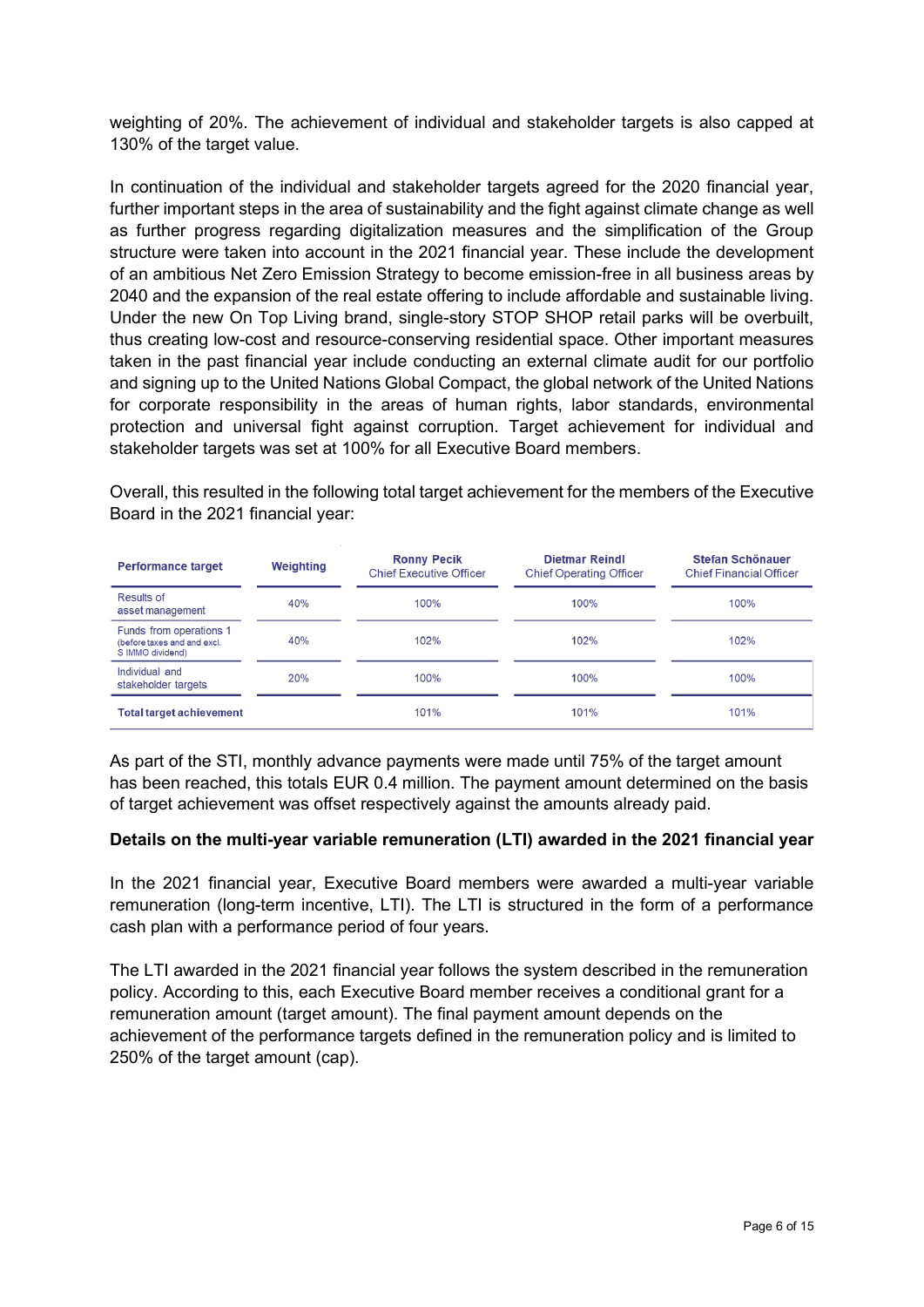

## **Determination of the payment amount**

The final payment amount is influenced by two performance targets. A target that reflects the relationship between the fair value of IMMOFINANZ equity and market valuation and an external, capital market-oriented target:

- Relative total shareholder return (relative TSR)
- Difference between the discount of share price to EPRA net asset value (NAV) per share to the comparison group in percentage points

The possible target achievement for both performance targets is between 0% and 250%. Both performance targets are included in the calculation of the final target achievement with a weighting of 50% each. This target achievement is multiplied by the respective target amount and results in the final payment amount of the LTI tranche.

**Total shareholder return** (TSR) describes the share performance over a period under review, including the dividends per share paid and notionally reinvested during this period. The positive development of the share price reflects the increase in the value of the company. The distributions made to shareholders in the form of dividends demonstrate the success of the dividend policy pursued over the long-term. Accordingly, this performance target promotes long-term business development and strategy implementation.

The relative TSR compares the absolute value described above with the TSR of other companies. Due to its property portfolio, IMMOFINANZ compares itself with the **FTSE EPRA Nareit Developed Europe ex UK Index**.

The outperformance method is used to determine the relative TSR. At the end of the performance period, the difference between the TSR of IMMOFINANZ and the benchmark index is determined in percentage points (pp) and then the target achievement is calculated using the following target achievement curve: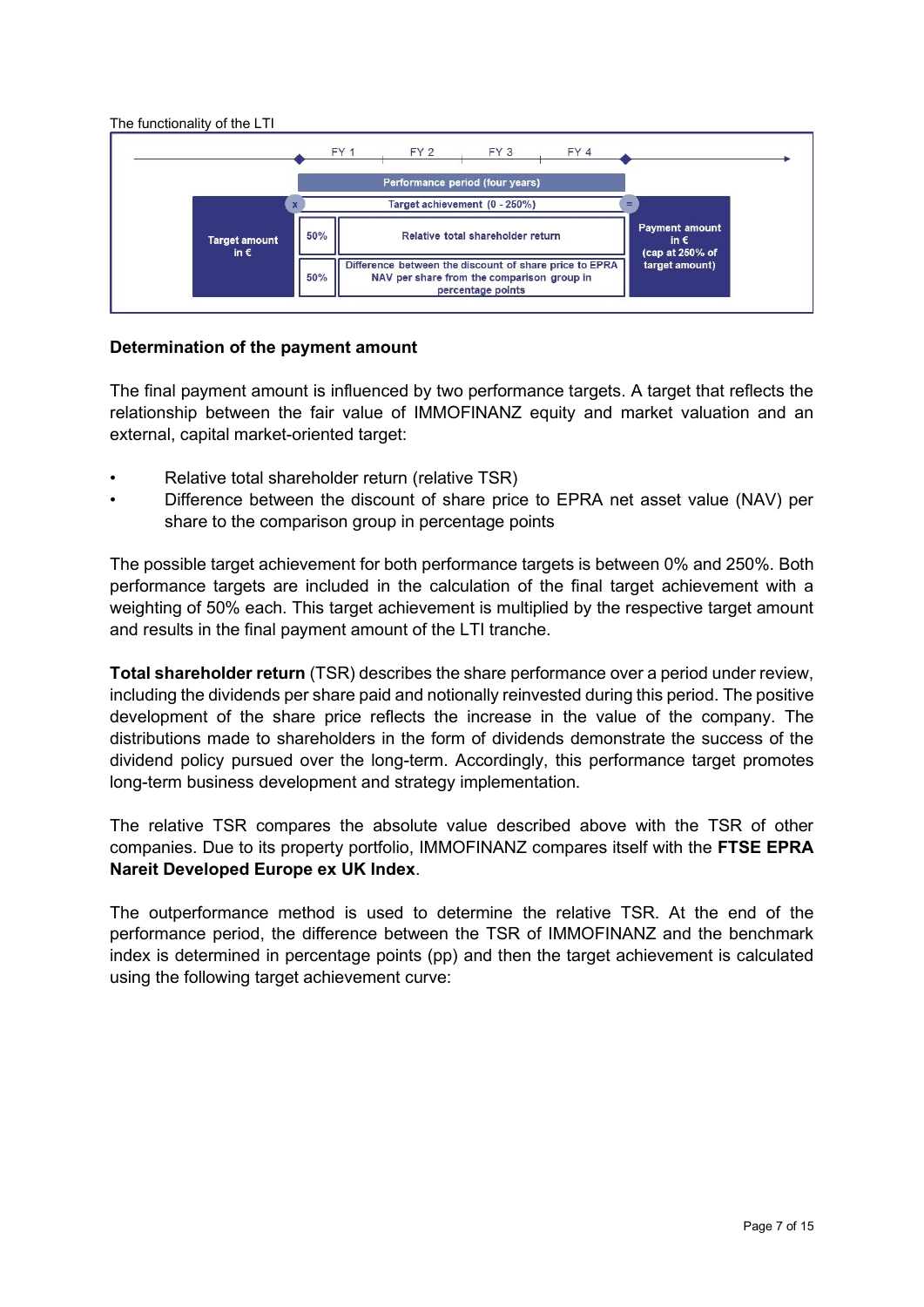#### Relative TSR target achievement curve



The **discount of share price to the EPRA NAV per share** is calculated by comparing the share price at the end of the performance period with the EPRA NAV per share. The performance indicator discount of share price to the EPRA NAV per share is designed to align the value of the IMMOFINANZ share as closely as possible with its EPRA NAV per share and improve its relative position compared to relevant competitors. By using the EPRA NAV component, the fair value of equity is presented on a long-term basis and investors are given an overview of the company's sustainable asset position. The discount of share price to EPRA NAV per share of IMMOFINANZ is compared with the average discount of share price to the EPRA NAV per share of the companies in the FTSE EPRA Nareit Developed Europe ex UK Index. To determine the target achievement, the difference between these two values determined at the end of the performance period is compared with the strategic target for the respective performance period.

The values determined by the Personnel and Nominating Committee for the 2021 tranche for the lower limit, the strategic target and the upper limit are as follows:

Target achievement curve of the difference between the discount of share price to the EPRA NAV per share to the comparison group



The final amount of the LTI will be determined after approval of the financial statements for the last year of the performance period and after the Personnel and Nominating Committee has determined the target achievement. The payment amount will be paid out with the next possible salary payment and is limited to 250% of the target amount.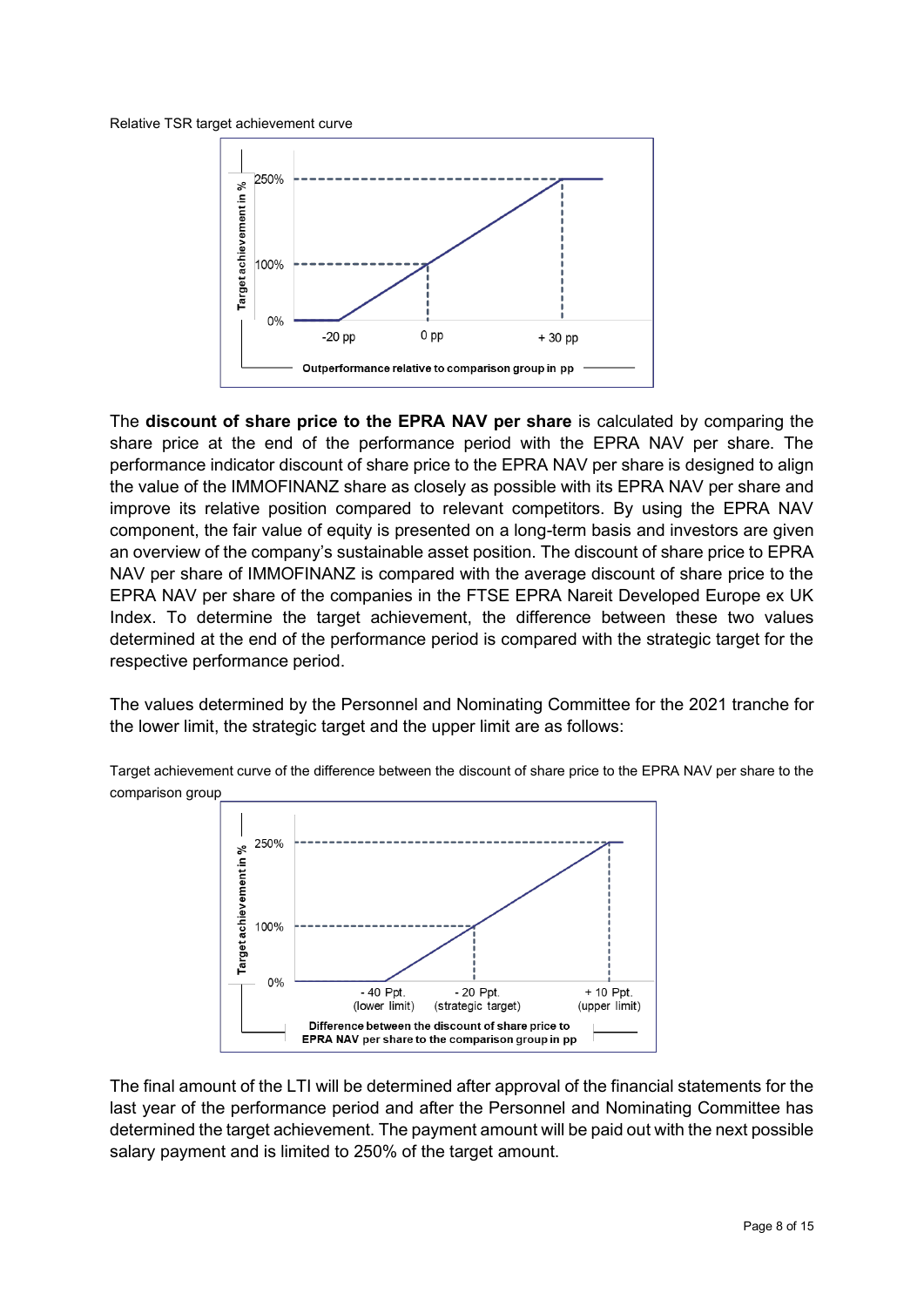Until the first payout from the 2020 tranche in 2024, an advance payment will be made to offset the reduction in the target amount of the previous STI when the LTI was introduced in 2020. Advance payments totaled EUR 0.30 million. Any advanced payments exceeding the final settlement must be repaid by the Executive Board member.

## **Investment in IMMOFINANZ shares (Share Ownership Guidelines, SOG)**

The Executive Board members have announced their intention to acquire shares in IMMOFINANZ to the value of 30% of gross base salary (SOG target) within four years and to hold these shares for the duration of their appointment to the Executive Board. Shares already held by an Executive Board member are counted towards the SOG target.

|                                                    | <b>IMMOFINANZ shares held</b> |                                                                                                |  |  |  |
|----------------------------------------------------|-------------------------------|------------------------------------------------------------------------------------------------|--|--|--|
| <b>Board member</b>                                | Amount of shares              | in $%$ of<br>SOG target<br>(Closing rate as of Dec. 31, 2021<br>in the amount of 22.54 $\in$ ) |  |  |  |
| Dietmar Reindl<br><b>Chief Operating Officer</b>   | 7.515                         | 94%                                                                                            |  |  |  |
| Stefan Schönauer<br><b>Chief Financial Officer</b> | 15,000                        | 235%                                                                                           |  |  |  |

### **Remuneration of affiliated companies**

The members of the Executive Board do not receive any remuneration from the subsidiaries for management functions in these companies.

## **Clawback**

No use was made of the possibility of reclaiming variable remuneration in the 2021 financial year.

## **The amount of Executive Board remuneration for the 2021 financial year**

The remuneration policy for the members of the Executive Board was fundamentally revised in the 2020 financial year and is regularly reviewed. The share of fixed remuneration in the total remuneration granted is around 63%. The share of variable remuneration amounts to around 37% of the total remuneration granted. The variable remuneration awarded is composed in equal parts of one-year and multi-year variable remuneration.

Concerning the total remuneration due in the 2021 financial year, the share of fixed remuneration is 66%, while the portion of the variable remuneration is 34% for members of the Executive Board who serve for the full year.

Ronny Pecik resigned as a member of the Executive Board following the sale of the shares in IMMOFINANZ attributable to him as of June 29, 2021. His areas of responsibility were taken over by Dietmar Reindl and Stefan Schönauer.

Due to the resignation of Ronny Pecik during the year, the amounts granted and owed in the 2021 financial year take into account pro rata temporis values.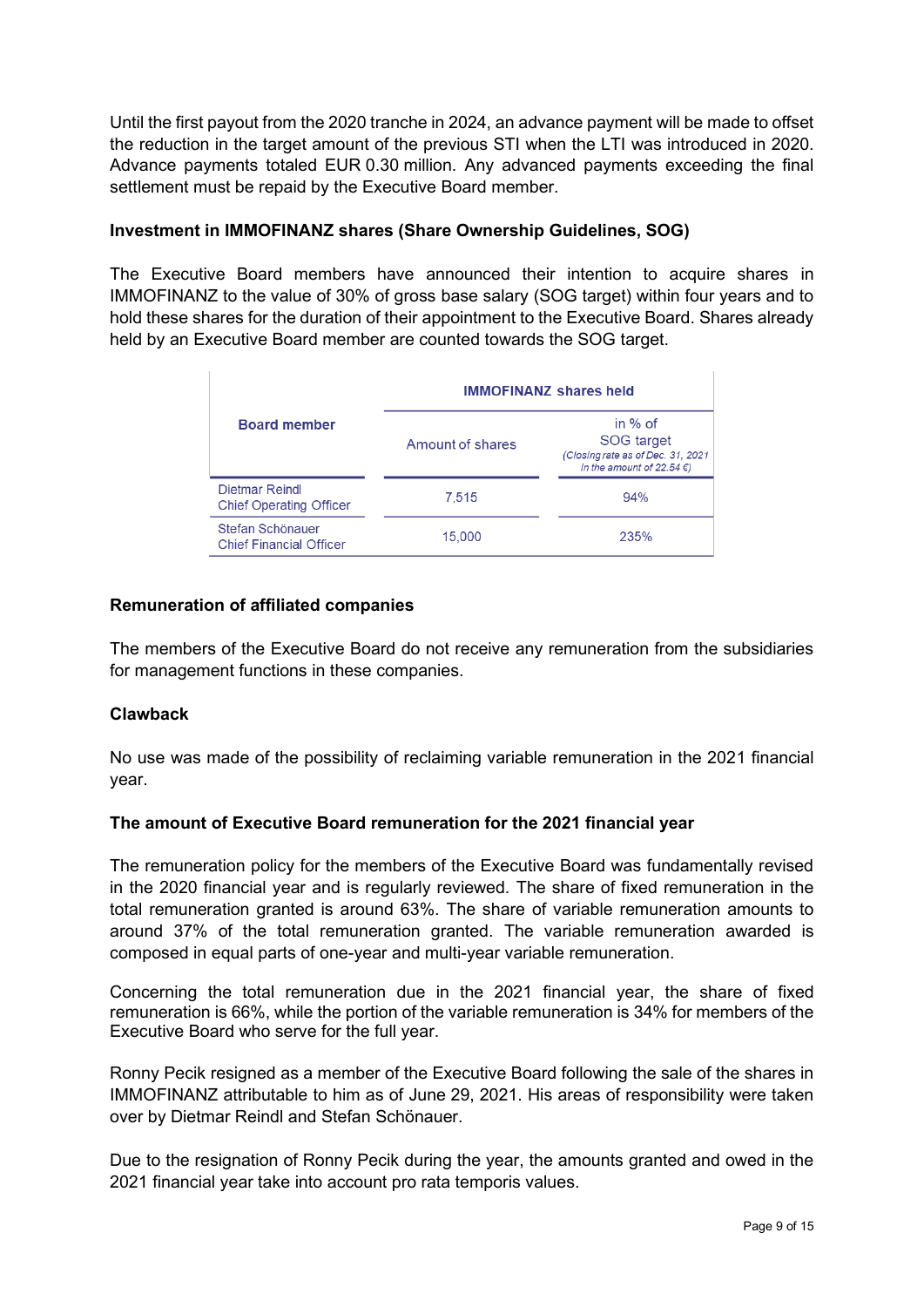The additional benefits paid in the 2021 financial year include pension fund payments of 10% of the base salary to APK Pensionskasse AG in each case as well as compensation in kind as contributions for accident, D&O and legal expenses insurance. The costs for company cars are also included.

IMMOFINANZ has not granted any loans to the members of the Executive Board.

Stefan Schönauer's remuneration was adjusted to Dietmar Reindl's remuneration with effect from April 1, 2021 as part of the reappointment to the second appointment period and increased as follows:

Base salary: from EUR 480,000 to EUR 600,000 p.a. STI target amount: from EUR 160,000 to EUR 200,000 p.a. LTI target amount: from EUR 160,000 to EUR 200,000 p.a.

The previous differentiation in remuneration between Stefan Schönauer and Dietmar Reindl was abandoned in favor of equal treatment of the two Executive Board functions, also in order to place greater emphasis on the Board's overall joint responsibility.

The amount of Executive Board remuneration for the 2021 financial year is shown in the following overview:

| in EUR       |                                                    | <b>Ronny Pecik</b><br>(until June 29, 2021) |            |           |            |  |
|--------------|----------------------------------------------------|---------------------------------------------|------------|-----------|------------|--|
|              |                                                    | 2021                                        |            | 2020      |            |  |
|              |                                                    | Awarded                                     | <b>Due</b> | Awarded   | <b>Due</b> |  |
|              | <b>Base salary</b>                                 | 446.976                                     |            | 595.012   |            |  |
|              | Compensation in kind                               |                                             |            |           |            |  |
| remuneration | Contributions to pension fund                      | 44.698                                      |            | 59.501    |            |  |
|              | Contributions to employee benefit fund             | 8.619<br>10.420                             |            |           |            |  |
| Fixed        | <b>Total fixed remuneration</b>                    | 500,294                                     |            |           | 664.933    |  |
|              | Fixed remuneration as a % of total remuneration    | 82 %                                        | 82 %       | 62 %      | 68 %       |  |
|              | One-year variable remuneration                     | 110.959                                     | 111,669    | 200,000   | 183,635    |  |
|              | Multi-year variable remuneration                   |                                             | ٠          | 200,000   |            |  |
| Variable     | advance payment                                    |                                             | ٠          |           | 125,000    |  |
| remuneration | <b>Total variable remuneration</b>                 | 110,959                                     | 111,669    | 400.000   | 308,635    |  |
|              | Variable remuneration as a % of total remuneration | 18 %                                        | 18 %       | 38 %      | 32%        |  |
|              | <b>Total remuneration</b>                          | 611,252                                     | 611,963    | 1,064,933 | 973,569    |  |

| in EUR            |                                                    |           |            |           |            |           |            |         |         |
|-------------------|----------------------------------------------------|-----------|------------|-----------|------------|-----------|------------|---------|---------|
|                   |                                                    | 2021      |            | 2020      |            | 2021      |            | 2020    |         |
|                   |                                                    | Awarded   | <b>Due</b> | Awarded   | <b>Due</b> | Awarded   | <b>Due</b> | Awarded | Due     |
|                   | Base salary                                        | 600,000   |            |           | 600,000    | 572.143   |            | 480,000 |         |
|                   | Compensation in kind                               | 11.694    |            | 11.694    |            | 11.694    |            | 11.694  |         |
|                   | Contributions to pension fund                      | 60,000    |            | 60,000    |            | 57.214    |            | 48,000  |         |
|                   | Contributions to employee benefit fund             | 15.453    |            | 16.681    |            | 14.726    | 13.381     |         |         |
|                   | <b>Total fixed remuneration</b>                    | 687.147   |            | 688,375   |            | 655,777   |            | 553,075 |         |
| ш                 | Fixed remuneration as a % of total remuneration    | 63 %      | 66 %       | 63 %      | 67 %       | 63 %      | 66 %       | 63 %    | 67 %    |
| е                 | One-year variable remuneration                     | 200,000   | 201.280    | 200,000   | 183.635    | 190,000   | 191.216    | 160,000 | 147,200 |
| <b>B</b><br>ratic | Multi-year variable remuneration                   | 200,000   | ٠          | 200,000   | ۰          | 190,000   |            | 160,000 | ٠       |
| aria              | advance payment                                    |           | 150,000    | ٠         | 150,000    | ٠         | 142,500    | ۰       | 120,000 |
|                   | <b>Total variable remuneration</b>                 | 400.000   | 351.280    | 400.000   | 333.635    | 380,000   | 333.716    | 320,000 | 267,200 |
|                   | Variable remuneration as a % of total remuneration | 37%       | 34 %       | 37%       | 33%        | 37%       | 34%        | 37%     | 33%     |
|                   | <b>Total remuneration</b>                          | 1,087,147 | 1,038,427  | 1,088,375 | 1.022.011  | 1,035,777 | 989.493    | 873.075 | 820.275 |

For each member of the Executive Board, both the total remuneration based on the fixed and variable remuneration awarded in the financial year and the total remuneration based on the remuneration due in the financial year are presented.

Awarded and due remuneration differ only for the variable remuneration components. The remuneration awarded refers to the remuneration that was contractually promised in the event of 100% target achievement. The remuneration due, however, is the amount of remuneration determined for the financial year after the actual target achievement has been confirmed. The

**Mag. Stefan Schönauer**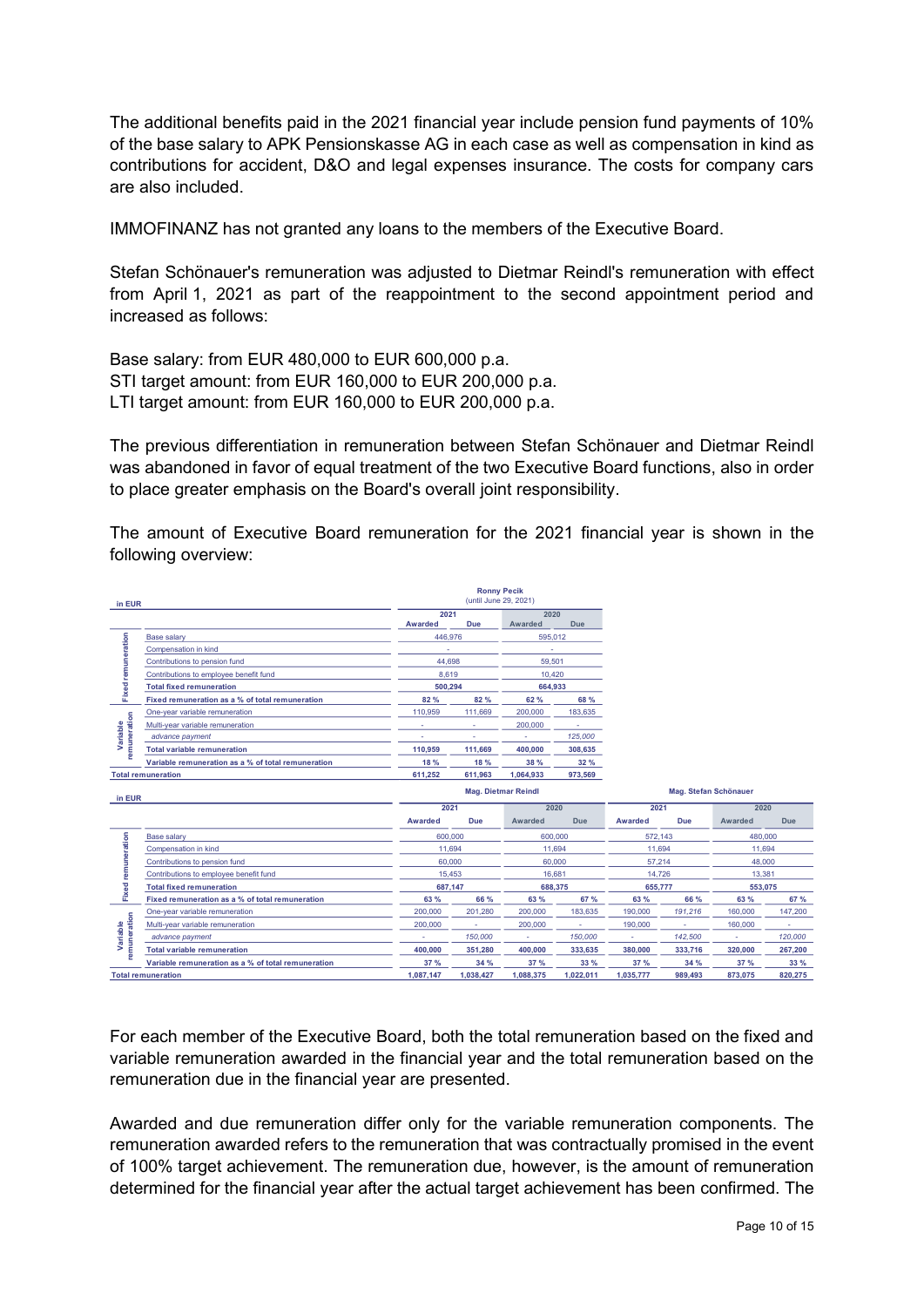latter is not paid out until the beginning of the following financial year. In contrast to the oneyear variable remuneration, in which the remuneration awarded and due refer to the same financial year, the multi-year variable remuneration awarded and due in a financial year will relate to different tranches due to the four-year performance period. Since no multi-year variable remuneration was awarded before the 2020 financial year, there are currently no amounts due from earlier tranches. Until the first payment from the 2020 tranche in 2024, an advance payment will be made. The advance payment is therefore shown as remuneration due. Only after the performance period has expired at the end of 2023, the remuneration report for 2023 will show the final amount due from the 2020 tranche.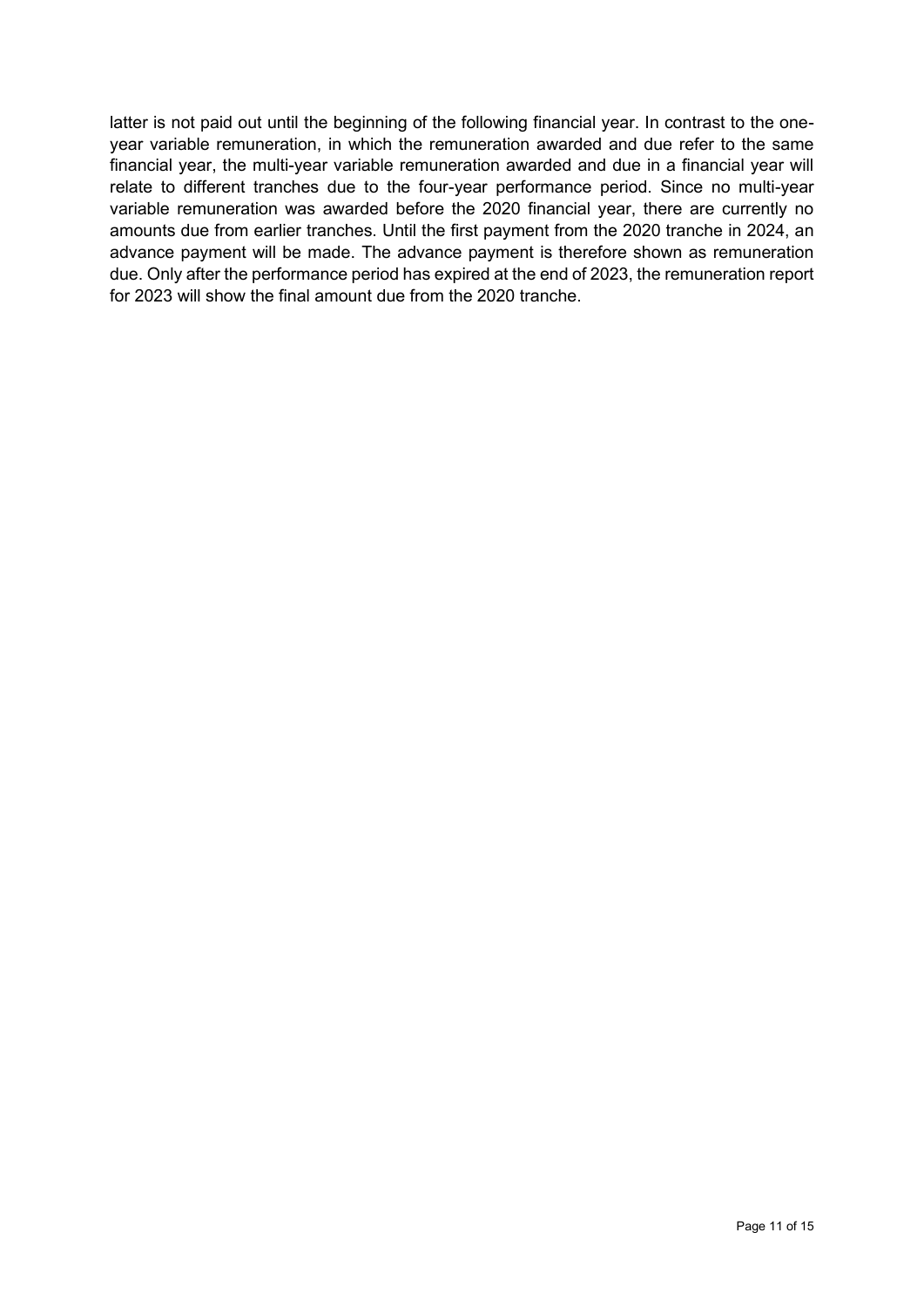## **II. Supervisory Board remuneration in the 2021 financial year**

The remuneration policy for the Supervisory Board of IMMOFINANZ was approved by the Annual General Meeting on October 1, 2020, with 98.88% of the votes of the share capital present. The remuneration policy is available on the IMMOFINANZ website at [IMMOFINANZ](https://immofinanz.com/en/investor-relations/corporate-governance#remuneration-policy-report)  [| Corporate Governance | Remuneration Policy and Remuneration Report.](https://immofinanz.com/en/investor-relations/corporate-governance#remuneration-policy-report)

Pursuant to Section 15 (1) of the company's articles of association, the remuneration of the Supervisory Board is resolved by the Annual General Meeting. The remuneration of the Supervisory Board for the current financial year is resolved by the Annual General Meeting in the following year and is paid out thereafter.

Part of the total remuneration is a fixed annual amount that each member of the Supervisory Board receives. This is differentiated according to task and function. The fixed amount for the Chairman of the Supervisory Board is twice the fixed annual amount for an ordinary member of the Supervisory Board and the fixed amount for the Vice-Chairman or Vice-Chairmen is one and a half times that amount.

Each member of the Supervisory Board receives an annual fixed amount for their activities on a committee. This is differentiated according to task and function. The fixed amount for the Chairman of a committee is twice the annual fixed amount for the committee activities of an ordinary member of the committee and the fixed amount for the Vice-Chairman or Vice-Chairmen is one and a half times that amount.

Furthermore, members of the Supervisory Board are entitled to reimbursement of their cash expenses. A directors' and officers' (D&O) insurance policy with coverage of EUR 125 million was concluded for the Executive bodies of IMMOFINANZ. The costs are borne by the company.

The main features of the remuneration for members of the Supervisory Board are as follows:

| <b>Remuneration</b>       |               | <b>Differentiation</b> |               |  |  |  |
|---------------------------|---------------|------------------------|---------------|--|--|--|
| component                 | <b>Member</b> | Chairman               | Vice-Chairmen |  |  |  |
| <b>Fixed remuneration</b> | EUR 25,125.3  | 2 times                | 1.5 times     |  |  |  |
| Committee remuneration    | EUR 5,000.0   | 2 times                | 1.5 times     |  |  |  |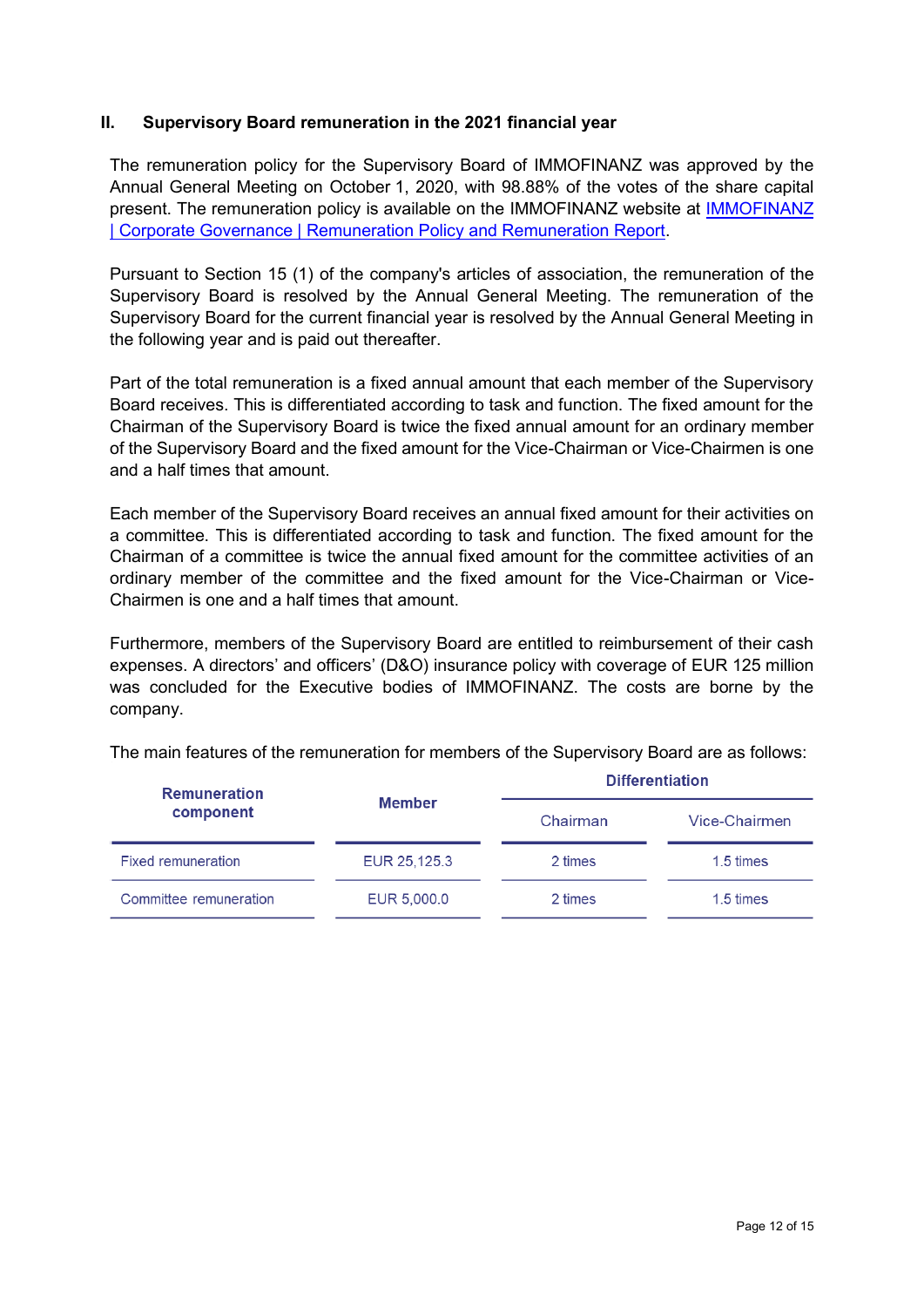Subject to the approval of the Annual General Meeting, the following total remuneration of the Supervisory Board in the amount of EUR 236,302 results for the 2021 financial year:

|                                                                              |      | <b>Supervisory Board and Committees<sup>1</sup></b> |            |                |             | <b>Fixed payment</b>         |                                  |                           |
|------------------------------------------------------------------------------|------|-----------------------------------------------------|------------|----------------|-------------|------------------------------|----------------------------------|---------------------------|
| in EUR                                                                       |      | <b>SB</b>                                           | <b>AVC</b> | <b>PNC</b>     | SC          | <b>Fixed</b><br>remuneration | <b>Committee</b><br>remuneration | <b>Total remuneration</b> |
| <b>Bettina Breiteneder</b>                                                   | 2021 | C                                                   | $M/-$      | C              | <b>M/VC</b> | 50,250.50                    | 19,500.00                        | 69,751                    |
| (since May 22, 2019),<br>Chairman of Supervisory Board <sup>2</sup>          | 2020 | M/C                                                 | M          | VC/C           | M           | 38,630.07                    | 21,437.50                        | 60,068                    |
| <b>Michael Mendel</b>                                                        | 2021 | <b>VC</b>                                           | M          | M              | M           | 7,537.58                     | 3,000.00                         | 10,538                    |
| (since October 19, 2021),<br>Vice-Chairman of Supervisory Board              | 2020 |                                                     |            |                |             |                              |                                  |                           |
| Christian Böhm                                                               | 2021 | <b>VC</b>                                           | C          | M              | M           | 30,150.30                    | 16,000.00                        | 46,150                    |
| (until October 19, 2021),<br>Vice-Chairman of Supervisory Board <sup>3</sup> | 2020 | <b>M/VC</b>                                         | C          | M              | M           | 28,265.91                    | 12,500.00                        | 40,766                    |
| Prof. Dr. Sven Bienert                                                       | 2021 | <b>VC</b>                                           | VC/M       | VC             | $\vee$      | 37,687.88                    | 24,500.00                        | 62,188                    |
| (since May 22, 2019),<br>Vice-Chairman of Supervisory Board <sup>4</sup>     | 2020 | <b>M/VC</b>                                         | <b>VC</b>  | <b>VC</b>      | M/C         | 28,265.91                    | 16,625.00                        | 44,891                    |
| Nick J.M. Ommen MBA                                                          | 2021 | M                                                   | ä,         | ä,             | <b>VC</b>   | 20,100.20                    | 6,000.00                         | 26,100                    |
| (until October 19, 2021)<br>Member of Supervisory Board                      | 2020 | M                                                   |            |                | <b>VC</b>   | 25,125.25                    | 7,500.00                         | 32,625                    |
| Dorothée Deuring                                                             | 2021 | M                                                   | C          | ä,             | M           | 5,025.05                     | 3,000.00                         | 8,025                     |
| (since October 19, 2021),<br>Member of Supervisory Board                     | 2020 |                                                     |            |                |             |                              |                                  |                           |
| Gayatri Narayan                                                              | 2021 | M                                                   | ä,         | M              |             | 5,025.05                     | 1,000.00                         | 6,025                     |
| (since October 19, 2021),<br>Member of Supervisory Board                     | 2020 |                                                     |            |                |             |                              |                                  |                           |
| Stefan Gütter                                                                | 2021 | M                                                   | <b>VC</b>  |                | M           | 5,025.05                     | 2,500.00                         | 7,525                     |
| (since October 19, 2021),<br>Member of Supervisory Board                     | 2020 |                                                     |            |                |             |                              |                                  |                           |
| Philipp Amadeus Obermair<br>(since 2014)                                     | 2021 | M                                                   | M          | ÷              | M           |                              |                                  |                           |
| Member of Supervisory Board<br>(Delegate of the works council) <sup>5</sup>  | 2020 | M                                                   | M          | $\overline{a}$ | M           |                              |                                  |                           |
| <b>Werner Ertelthalner</b><br>(since October 19, 2021),                      | 2021 | M                                                   | M          |                | M           |                              |                                  |                           |
| Member of Supervisory Board<br>(Delegate of the works council) <sup>5</sup>  | 2020 |                                                     |            |                |             |                              |                                  |                           |

<sup>1</sup> Abbreviations: SB = Supervisory Board; AVC = Audit and Valuation Committee; PNC = Personnel and Nominating Committee; SC = Strategy Committee; C = Chairman; VC = Vice Chairman; M = Member.

<sup>2</sup> Bettina Breiteneder has been Chairman of the Supervisory Board since October 1, 2020 (Deputy Chairman from March 4 to October 1, 2020) and was previously a member of the Supervisory Board since May 22, 2019. She was Vice-Chairman of the Personnel and Nominating Committee from March 4, 2020 before taking over as its Chairman from October 1, 2020. She was Chairman of the Audit and Evaluation Committee until October 1, 2020, and then an ordinary member until October 19, 2021. She was a member of the Strategy Committee until October 19, 2021, and then its Vice-Chairman.

<sup>3</sup> Christian Böhm has been Vice-Chairman of the Supervisory Board since October 1, 2020 and was previously a member of the Supervisory Board since 2010. Since October 1, he has been Chairman of the Audit and Valuation Committee and a member of the Personnel and Nominating Committee.

<sup>4</sup> Prof. Dr. Sven Bienert has been Vice-Chairman of the Supervisory Board since October 1, 2020 and was previously a member of the Supervisory Board since May 22, 2019. From March 4, 2020 and until October 19, 2021 he was Vice-Chairman of the Personnel and Nominating Committee and subsequently a member of it. Since October 1, 2020 he has been Chairman of the Strategy Committee.

<sup>5</sup> Delegates of the works council receive no remuneration.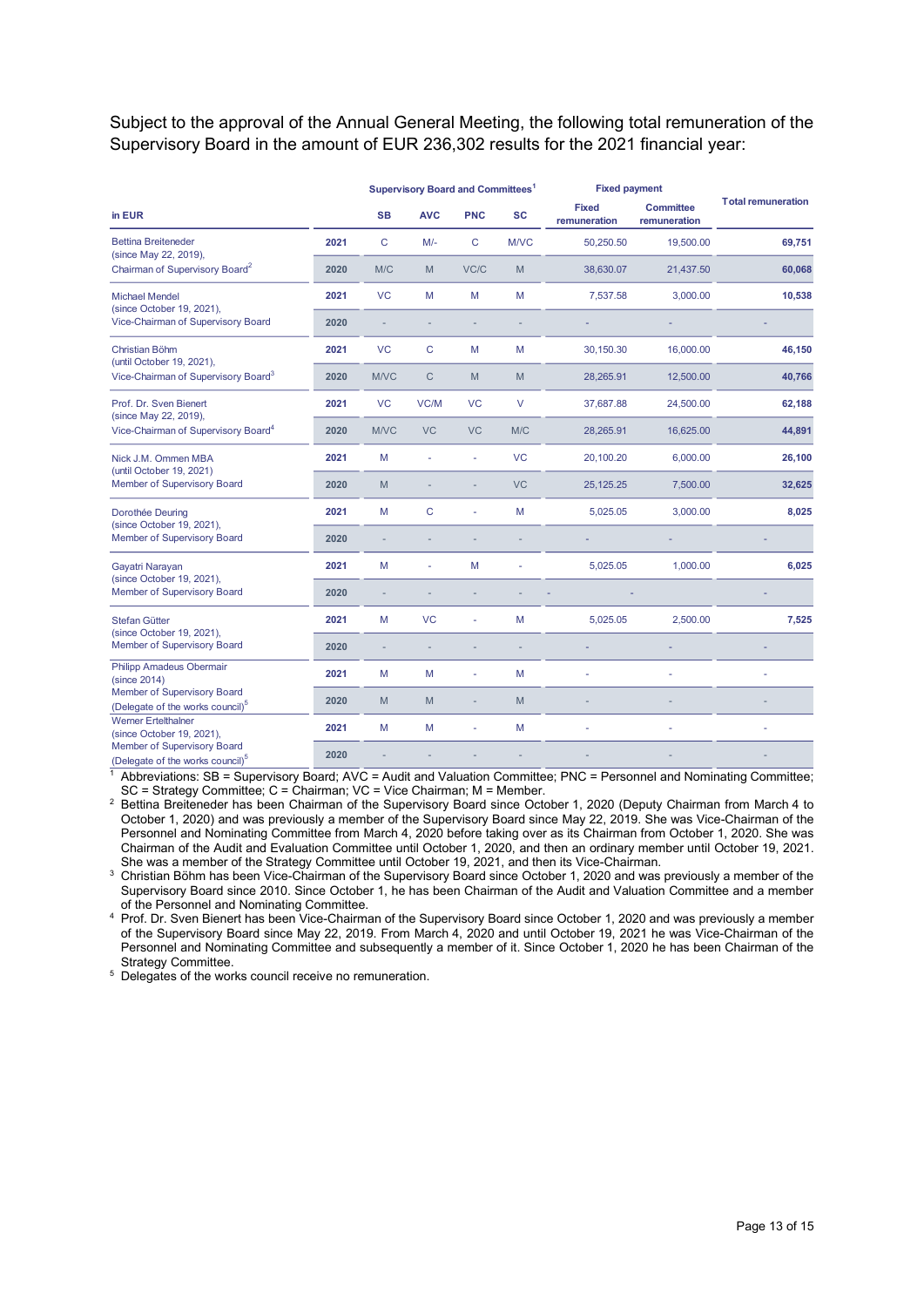## **III. Development of the total remuneration due**

The following table shows the development of the total remuneration of the members of the Executive Board and the Supervisory Board in comparison with the economic performance of IMMOFINANZ and the average remuneration of the employees.

The development of the Executive Board remuneration due is closely linked to the development of economic performance via the variable remuneration. Stefan Schönauer's remuneration was adjusted to Dietmar Reindl's remuneration with effect from April 1, 2021 as part of his reappointment to the second appointment period. This increase reflects his scope of responsibility. The previous differentiation of remuneration between Stefan Schönauer and Dietmar Reindl was abandoned in favor of equal treatment of the two Management Board functions, also in order to emphasize more strongly the overall joint responsibility of the Board.

The remuneration of the Supervisory Board does not provide any variable remuneration in order to ensure neutral monitoring, thus the remuneration of the Supervisory Board is independent of the development of the economic performance of IMMOFINANZ. The total amount of remuneration of the Supervisory Board has changed only very insignificantly compared to the 2020 financial year. Changes in the remuneration of individual members of the Supervisory Board result from leaving and joining the Board during the year or assuming additional functions.

The average remuneration based on full-time equivalent employment is used for the average remuneration of the employees. The remuneration of IMMOFINANZ employees decreased by 5.1% compared to the previous financial year.